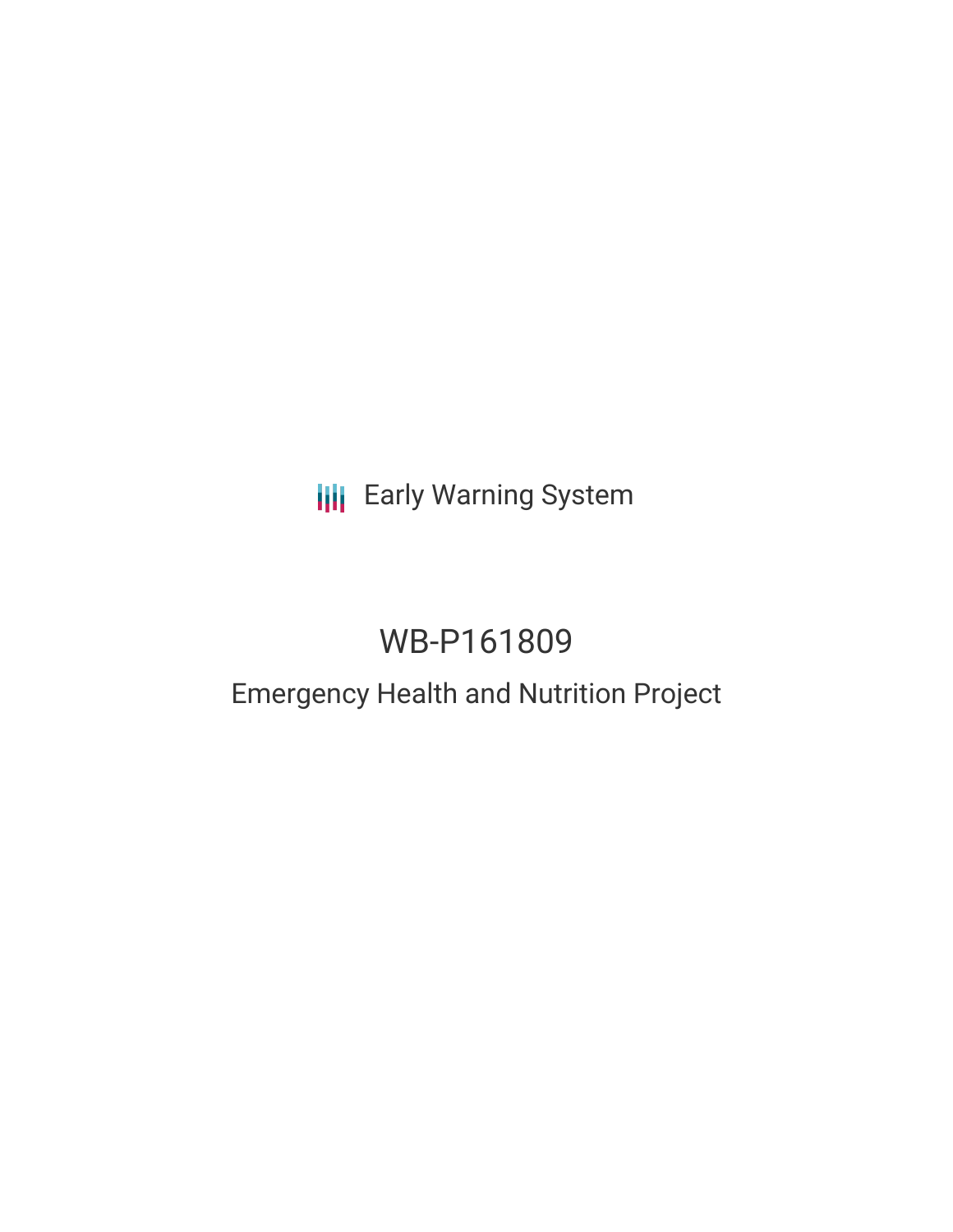

#### **Quick Facts**

| <b>Countries</b>               | Yemen                                                     |
|--------------------------------|-----------------------------------------------------------|
| <b>Financial Institutions</b>  | World Bank (WB)                                           |
| <b>Status</b>                  | Active                                                    |
| <b>Bank Risk Rating</b>        | B                                                         |
| <b>Voting Date</b>             | 2017-01-17                                                |
| <b>Borrower</b>                | United Nations Children's Fund, World Health Organization |
| <b>Sectors</b>                 | <b>Education and Health</b>                               |
| <b>Investment Type(s)</b>      | Loan                                                      |
| <b>Investment Amount (USD)</b> | \$200.00 million                                          |
| <b>Project Cost (USD)</b>      | \$200.00 million                                          |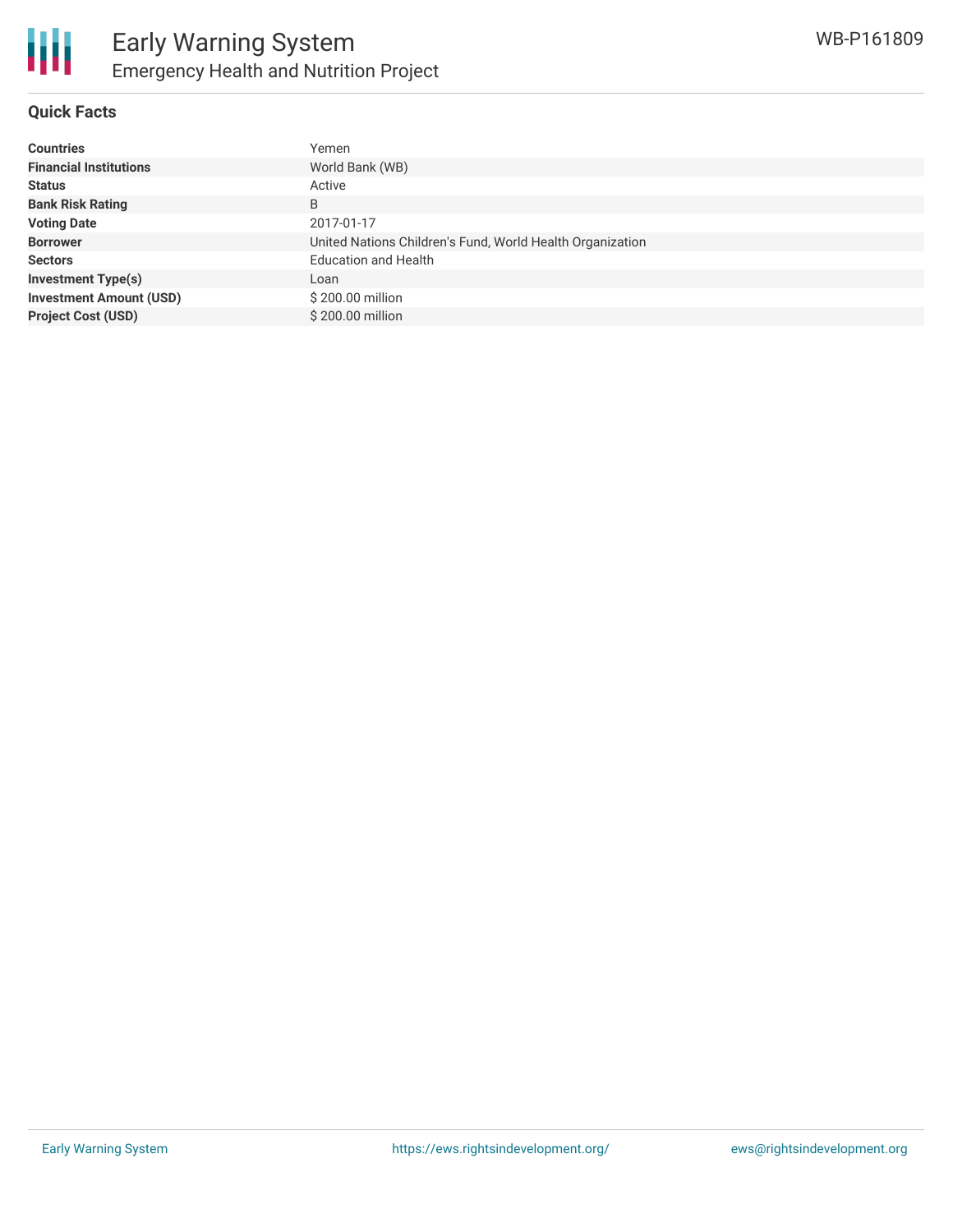

### **Project Description**

The development objective of Emergency Health and Nutrition Project for Yemen is to contribute to the provision of basic health and essential nutrition services for the benefit of the population.

The project will include the following components:

Component 1: Improving Access to Health, Nutrition, and Public Health Services (US\$191.0 million). This component will support the coverage of the population of Yemen with well-defined packages of health and nutrition services at both primary health care (PHC) level and first level of referral centers/secondary care.

Subcomponent 1.1: Strengthening the Integration of Primary Health Care Model (implemented by UNICEF) Subcomponent 1.2. Supporting Health and Nutrition Services at the First Level Referral Centers (implemented by WHO) Subcomponent 1.3. Sustaining the National Health System Preparedness and Public Health Programs (implemented by WHO)

Component 2: Project Support, Management, Evaluation and Administration (US\$ 9.00 million)

Component 3: Contingent Emergency Response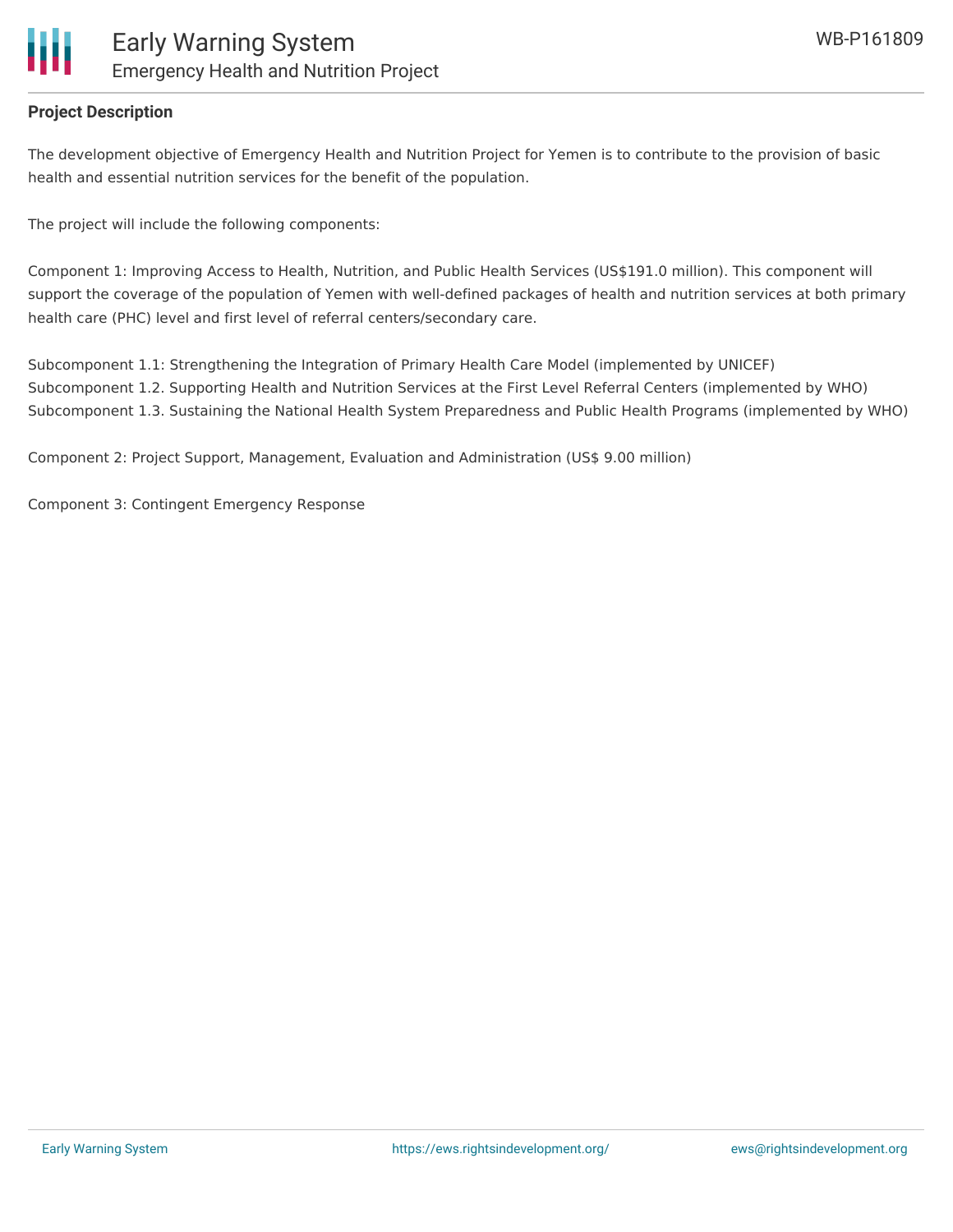

## Early Warning System Emergency Health and Nutrition Project

### **Investment Description**

World Bank (WB)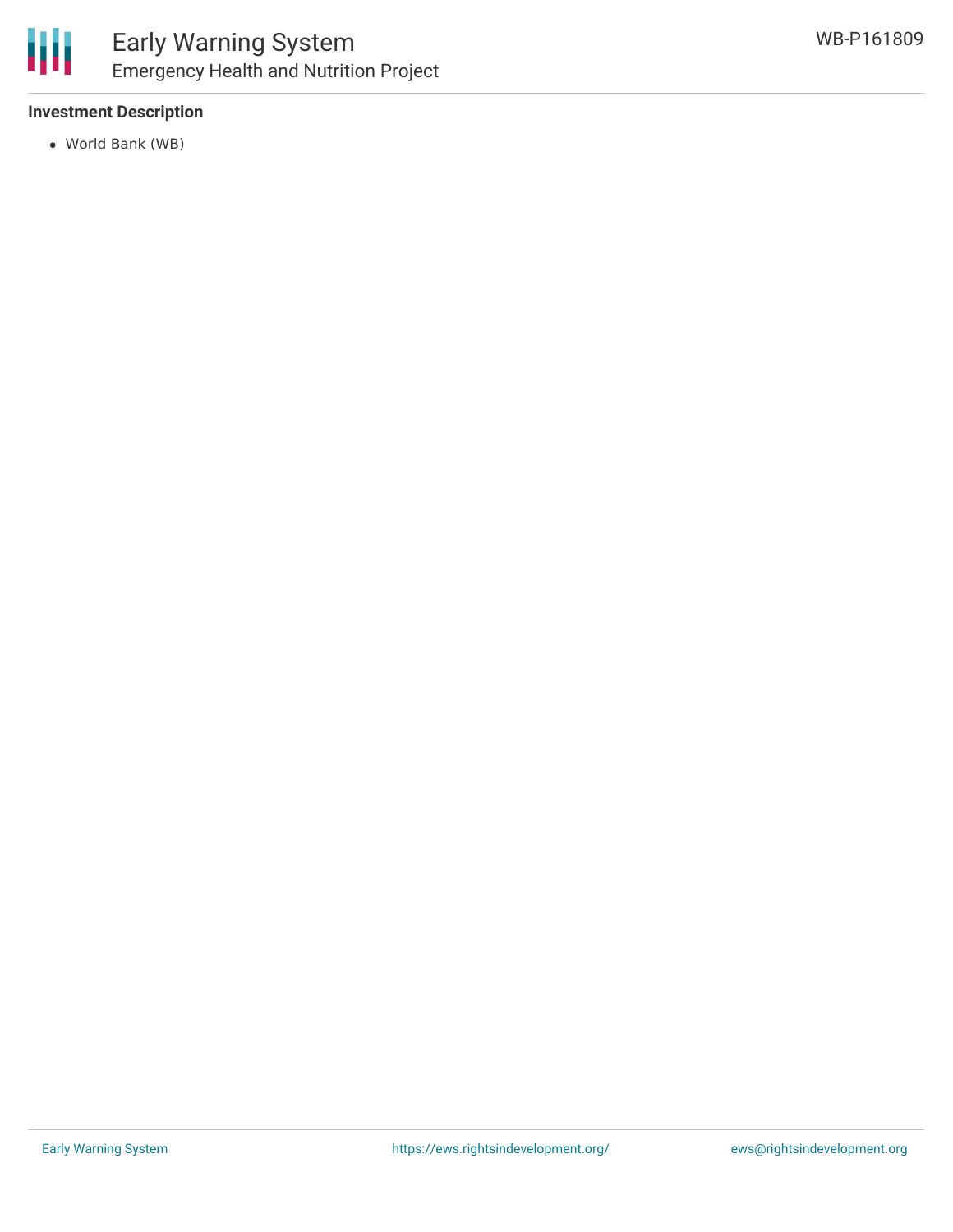### **Contact Information**

ACCOUNTABILITY MECHANISM OF WORLD BANK

The World Bank Inspection Panel is the independent complaint mechanism and fact-finding body for people who believe they are likely to be, or have been, adversely affected by a World Bank-financed project. If you submit a complaint to the Inspection Panel, they may investigate to assess whether the World Bank is following its own policies and procedures for preventing harm to people or the environment. You can contact the Inspection Panel or submit a complaint by emailing ipanel@worldbank.org. You can learn more about the Inspection Panel and how to file a complaint at: http://ewebapps.worldbank.org/apps/ip/Pages/Home.aspx.